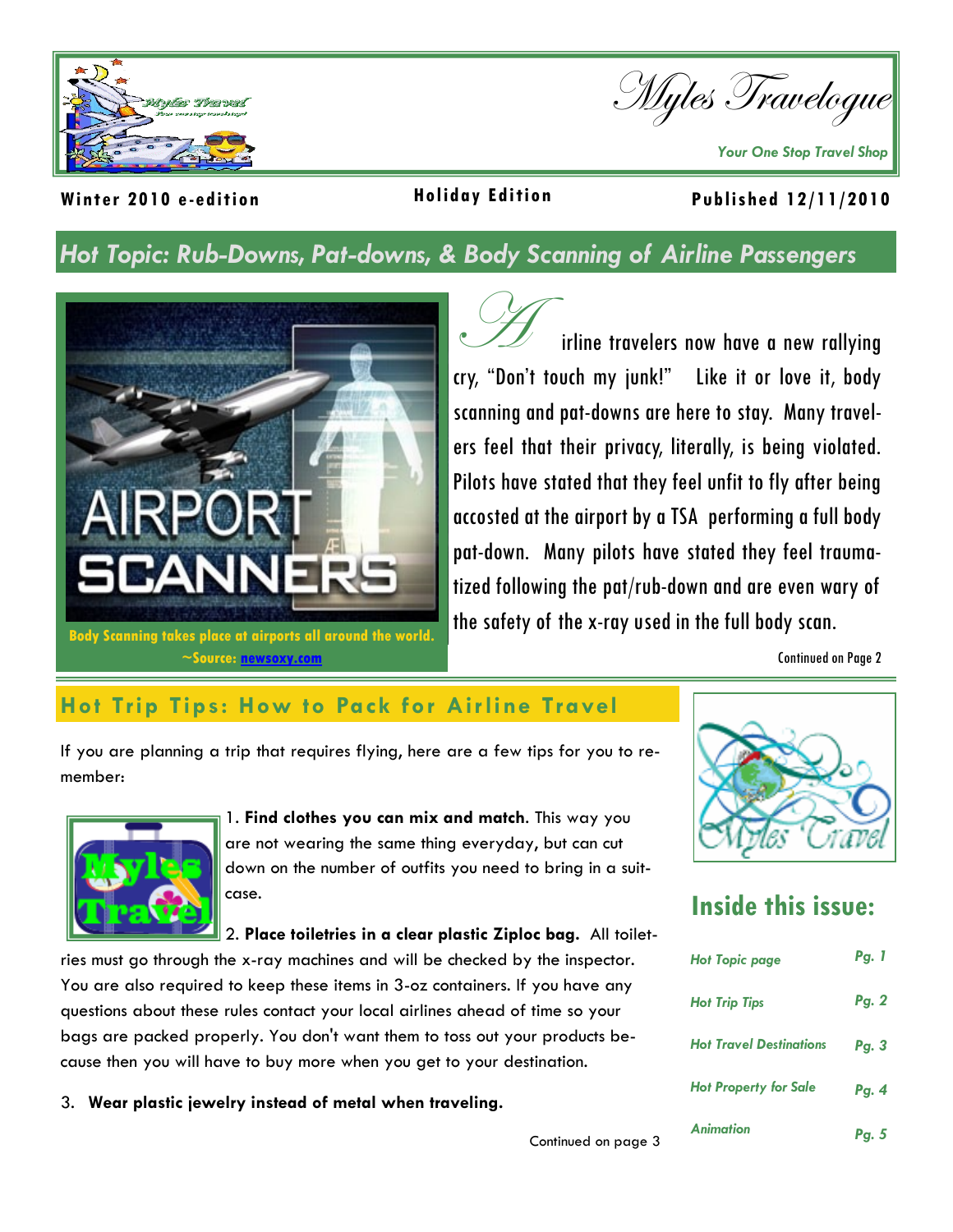**Page 2**

### **Hot Topic continued from page 1**

The major complaint for full body pat-downs is that people do not like to be touched and some protest that they have been groped. Many in the traveling public feel that this is not providing extra security but may cause criminals to become more innovative. Are we straining at gnats and swallowing flies, to use Bible vernacular?

If you are traveling from Houston, here are some things you need to know (from Examiner):

 $\sim$   $\sim$   $\sim$ an and "DON'T FORGET YOUR SHOES!" *Many wonder: Can terrorist still enter the country despite our best efforts? ~Source: [The Moderate Voice](http://themoderatevoice.com/wordpress-engine/files/caglecartoons03/_B7BADD03_9505_4DBC_A406_CFBAA5D70FE6_.gif)*

Houston's Bush Intercontinental Airport now have "full body scanner" box like, refrigerator sized "xray" machines meant to detect liquids, weapons and bombs, but since they are an x-ray will see just about anything and every thing else too.

## What does this mean to your family?

Be sure to arrive at least 2 hours early to the airport to allow for a busy travel season and additional security measures.

Yes, children are required to go through the full

#### body scanner.

## Is the full body scan safe?

There are concerns about the exposure to radiation. After all, would you expose your child to an Xray if they didn't need one for medical reasons? Others are concerned about TSA agents viewing their entire body, or that of their spouse or child and saving it, sharing it or lusting over it.

## Can you refuse the full body scanner?

You can, but if you do be prepared for a rather invasive, full body pat down that includes breasts and genitals. Male agents are assigned to male passengers and female agents to female passengers. Children under 12 will not be patted down, but yes, even your 12 year old daughter will be touched.

Houston's Hobby Airport does not have full body scanners, but they are coming soon.

~ Source: [http://www.examiner.com/](http://www.examiner.com/family-in-houston/full-body-scanners-and-family-travel-what-s-houston-airports) [family-in-houston/full-body-scanners-and](http://www.examiner.com/family-in-houston/full-body-scanners-and-family-travel-what-s-houston-airports) [-family-travel-what-s-houston-airports](http://www.examiner.com/family-in-houston/full-body-scanners-and-family-travel-what-s-houston-airports)

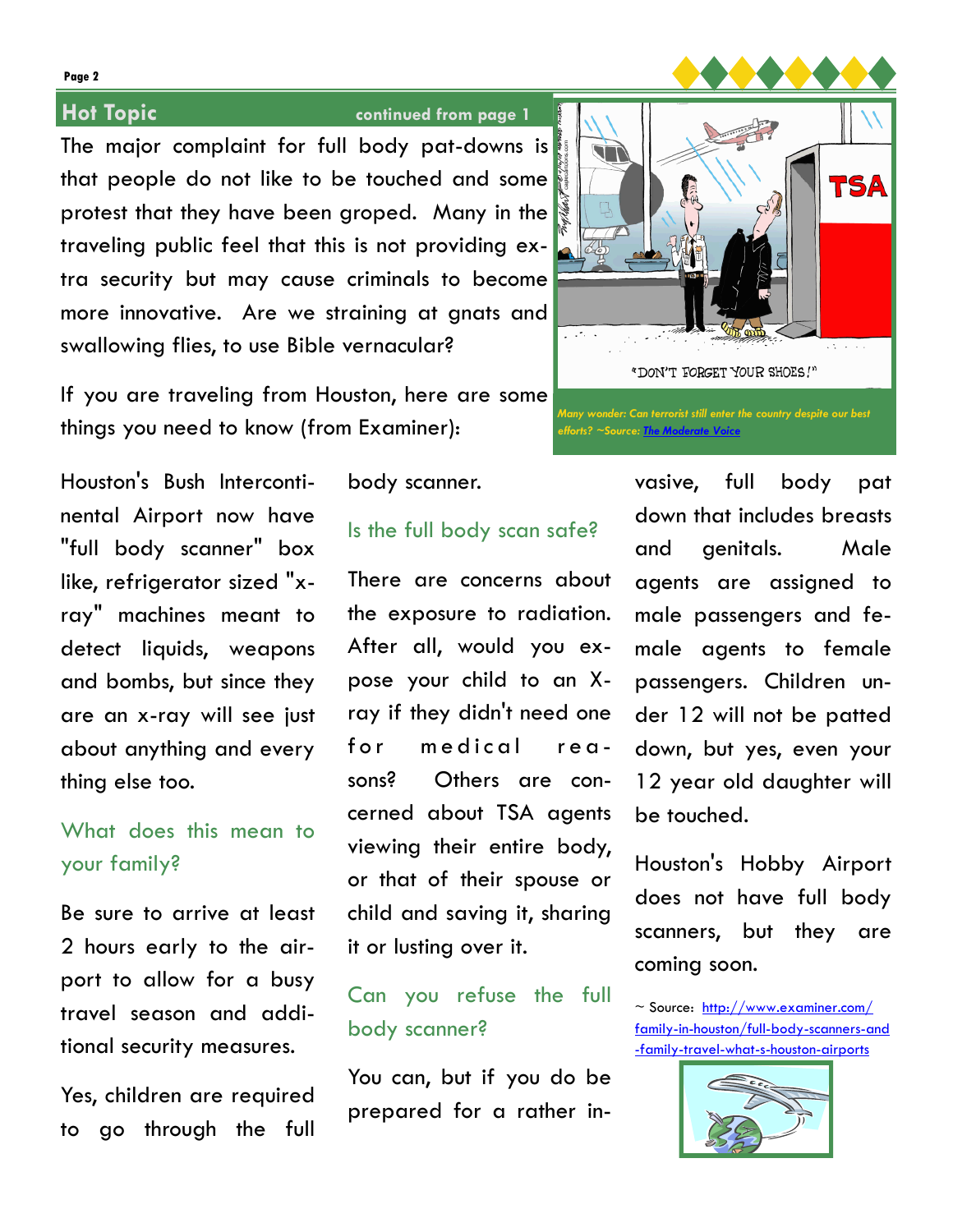

Metal jewelry will set off the metal detectors at each airport security checkpoint. This will cause unnecessary delays.

4. **Pack pajamas and work out clothes in the bottom of your suitcase.** This will keep your important clothes toward the top with less chance of getting wrinkled. You can even roll up your pjs and work out clothes if you want.

5. **Make a copy of all Id's or passports.** To be safe make a copy of all Id's and passports and keep them in separate bags. The first set should be in your purse or wallet. The second set can be in any of your luggage bags. It will only take a minute to do and can be a life savor should your information go missing.

6. **Bring only the essentials.** Go through your bag

### **Hot Travel Destinations**

Winter time travel gives us time to unwind and reflect. Many love cold climates and the warm crackle of logs in a fireplace while snow falls on the roof. Others crave the warmth of the sun and the cool breeze of ocean waters. There are destinations for every traveler. Here are a few favorites for those who want to travel in the 'good ole US of A,' as the old folks would say.



Colorado is a huge winter destination. The slopes just beckon for some visitors.



Vermont is the east coast favorite for winter sports; there are plenty of little towns all throughout Vermont. house some of the most charming ski resorts in the world.

and take out what isn't a necessity. Remember your objective is to get through airport security as quick as possible.

~Source: [Tips on Trips: Packing for Airplane Travel](http://www.associatedcontent.com/article/224763/tips_on_trips_packing_for_airplane_pg2.html?cat=3)





Miami is the number one winter destination among those that are not so crazy about the winter. Miami is sunny and warm even in the dead of winter.



Austin is a fun winter destination, and for those on a budget, an affordable vacation.